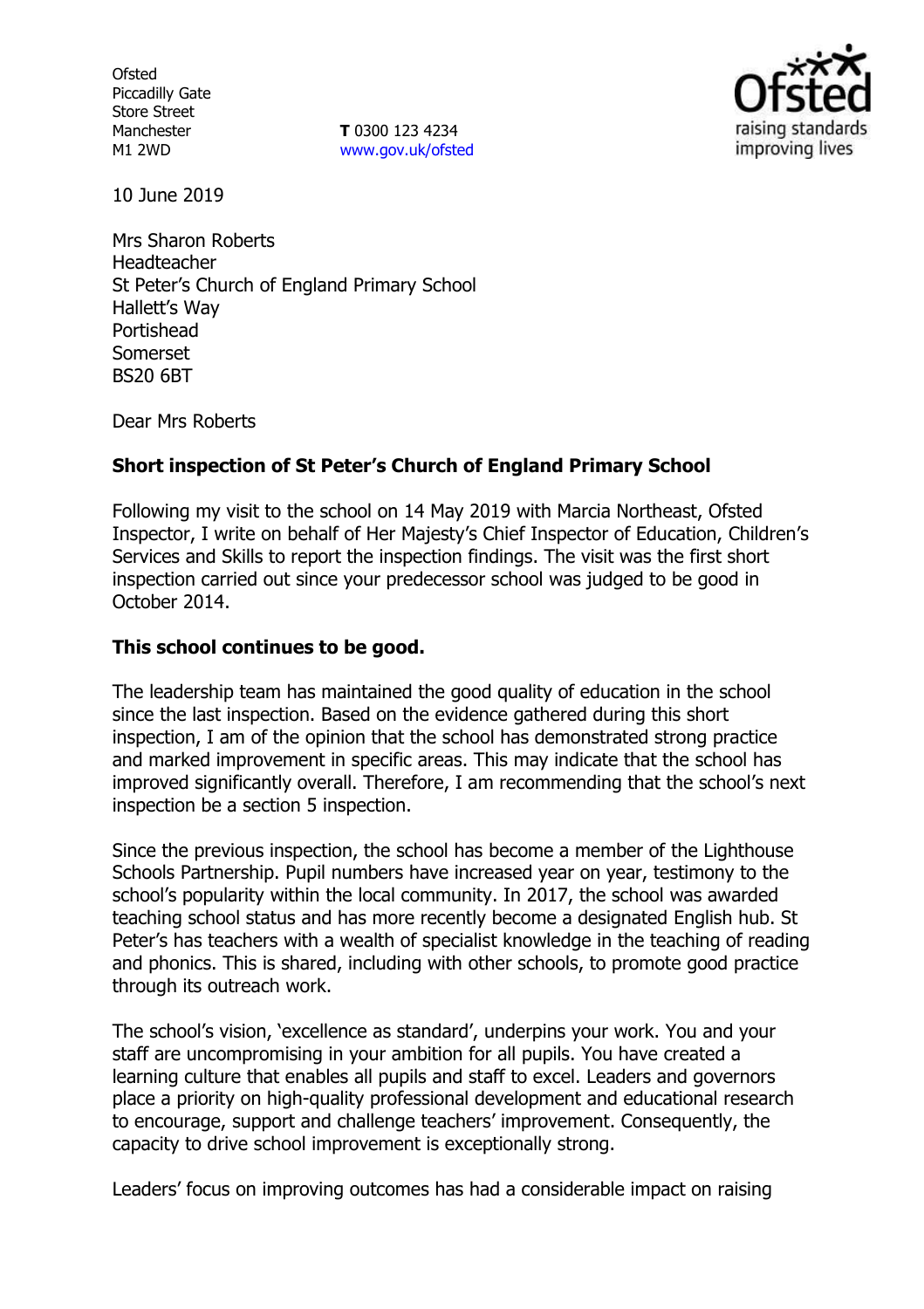

pupils' achievement across the school. For example, pupils attain highly in key stage 1. Furthermore, most pupils in key stage 2 achieve well in English and mathematics. Current pupils are making substantial and sustained progress from their different starting points and are well prepared for the next stage in their education. However, this is yet to be fully reflected in the end-of-key-stage-2 national assessments and remains a priority for leaders.

Trustees set a clear vision, ethos and strategic direction for the school. The local governing body has a precise understanding of its delegated responsibilities. Governors play an integral role in monitoring, scrutinising and influencing school improvement actions. They have a deep and accurate understanding of the school's effectiveness and provide a suitable balance of challenge and support.

Being part of the trust has strengthened the school's capacity. Consequently, the strengths from your predecessor school have been retained. This has also enabled leaders to address weaknesses identified at the last inspection. For example, middle leaders have played an important role in raising standards across the curriculum. They receive appropriate training to ensure that they fulfil their roles and responsibilities effectively.

You are extremely well supported by an enthusiastic and hardworking team that is committed to improving outcomes for all pupils, especially the disadvantaged. They share your high expectations for teaching and learning. All staff who responded to the survey said that they enjoy working at this school and are proud to be a staff member. They agree unanimously that you support them well and take their workload into account to avoid placing unnecessary burdens on them. Comments typical of those expressed by staff included, 'Leaders are always conscious of workload impact when considering new initiatives.'

Almost all parents who completed Ofsted's online survey, Parent View, said that they would recommend the school to another parent. Parental feedback is overwhelmingly positive about the efforts made by staff to ensure that children are happy, feel safe and are well looked after. Parents say that staff value and respect all children. For example, a comment typical of many, was, 'The school is very inclusive and makes sure that every child has the opportunities that their peers have.'

Pupils are exceptionally well behaved, confident and self-assured. They thrive on the challenges presented to them in lessons. Their excellent attitudes to learning have a significant impact on their strong achievement over time. Pupils share and discuss their work with pride.

## **Safeguarding is effective.**

Leaders have created a culture of vigilance where pupils' safety and well-being are of paramount importance. Leaders and governors have ensured that all safeguarding arrangements are fit for purpose. Pupils say that when they have any concerns, staff listen and support them well. They feel safe and well looked after at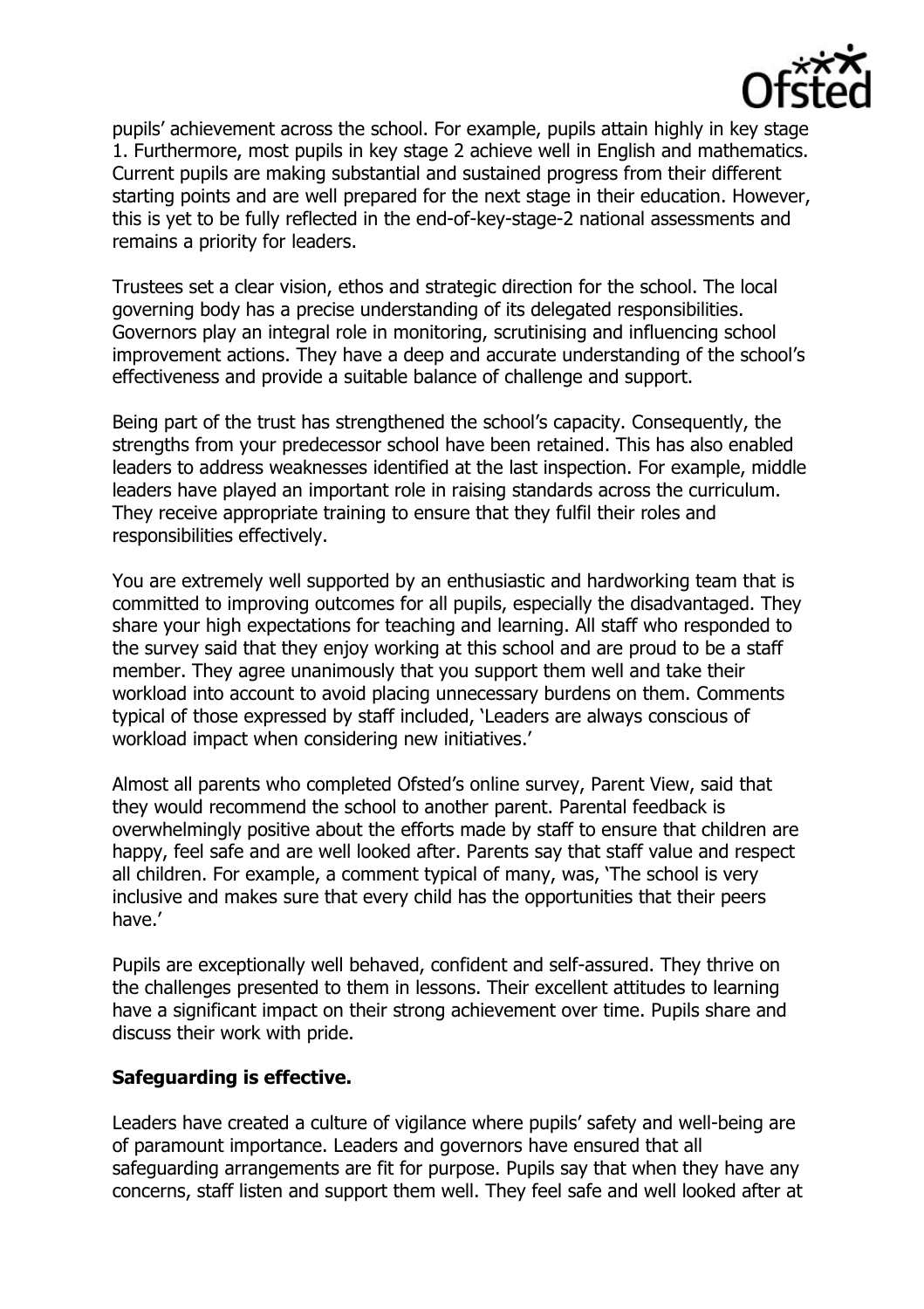

school. Pupils demonstrate a strong grasp of how they may keep themselves safe in a variety of situations, including online, and how to respond to incidents of bullying.

You ensure that staff have the necessary skills and expertise to keep pupils safe. As a result, they understand and carry out safeguarding policies and procedures effectively. They have the required knowledge to identify the signs of potential abuse quickly. Leaders know the pupils and their families well and ensure that they provide support when needed. Staff recruitment is well planned, and all essential checks are carried out.

Pupils' attendance at school has been consistently above the national average in recent years. Leaders are taking appropriate action to improve the attendance of pupils entitled to free school meals and pupils with special educational needs and/or disabilities (SEND).

## **Inspection findings**

- We examined leaders' actions to ensure that pupils, including the disadvantaged, achieve well in writing in key stage 2. In the 2018 national curriculum assessments disadvantaged pupils' attainment in the English, grammar, punctuation and spelling test was below that of their non-disadvantaged peers nationally.
- Leaders have put a range of measures in place to improve pupils' achievement in writing. Pupils are regularly exposed to rich and varied language in the texts selected to support their learning. Consequently, current pupils, including the disadvantaged, are making substantial and sustained progress in writing.
- Teachers and teaching assistants check pupils' understanding of new writing strategies effectively, offering clearly directed support. Consequently, disadvantaged pupils demonstrate an accurate command of a wide range of writing devices and techniques to support their spelling, punctuation and grammar.
- We also focused on evaluating leaders' actions in ensuring that pupils in key stage 2, including the most able and the disadvantaged, make strong progress in mathematics. Leaders have implemented a range of training initiatives to provide staff with the expertise to deliver high-quality teaching in this subject. As a result, excellent practice in the teaching of mathematics is consistent across the school. Teachers use a range of approaches to ensure that all pupils secure the knowledge and skills they need.
- Teachers are effective at guiding pupils, including the disadvantaged, to address gaps in their mathematical knowledge and understanding. Teachers are highly effective in their questioning of pupils to help them secure their knowledge of new concepts. Pupils are rapidly improving their conceptual fluency and accuracy, giving them the confidence to apply their knowledge and skills in different contexts.
- The most able mathematicians are routinely challenged in their learning through their exposure to sophisticated problems. Consequently, they demonstrate the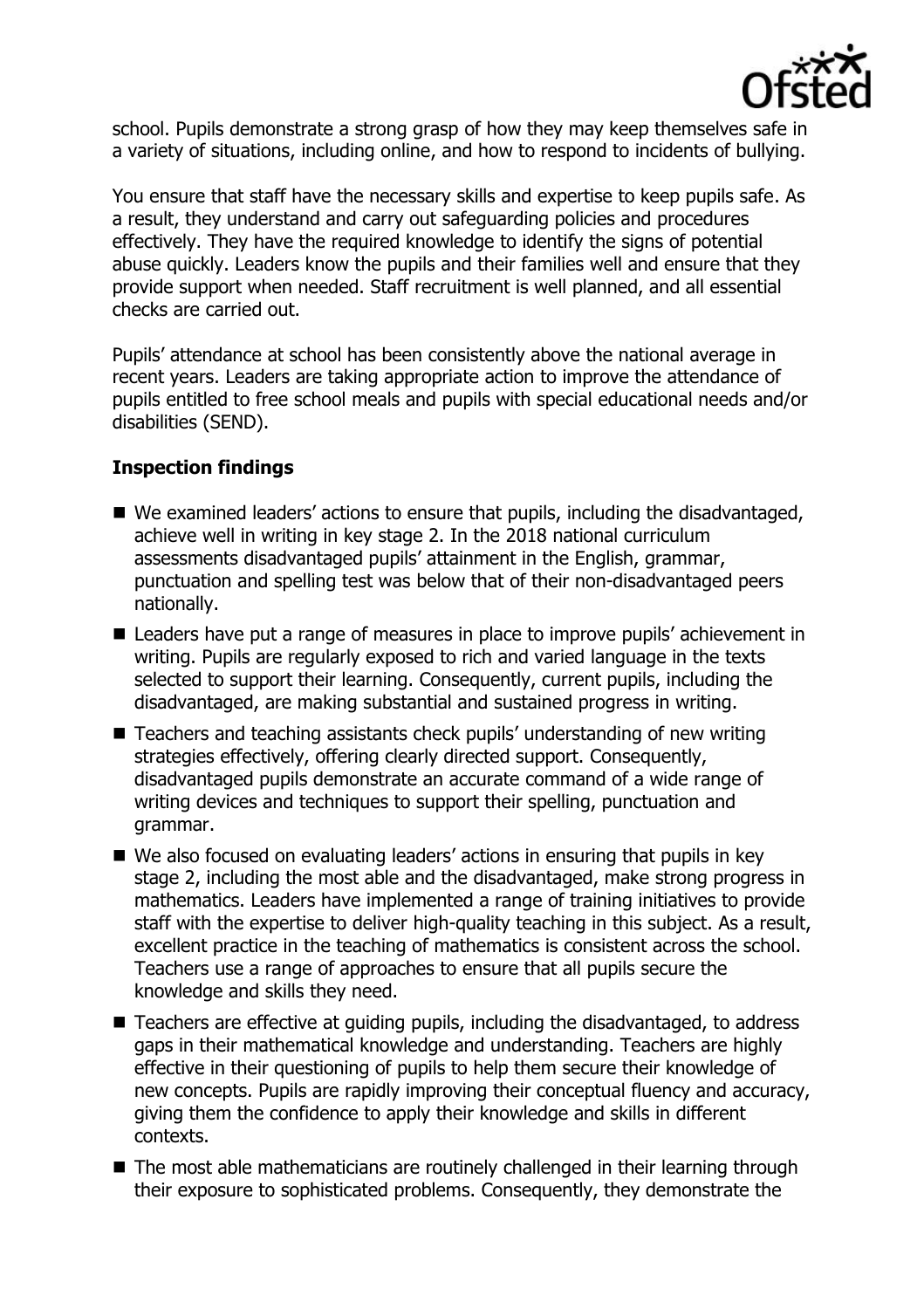

resilience and perseverance to tackle complex work and deepen their understanding. However, pupils developing mastery of mathematical thinking and reasoning is less evident in their written work.

- **Finally, we explored how teachers use assessment information to ensure that** children achieve well in early reading and mathematics. Teachers in the early years demonstrate a precise understanding of the needs of the children. Thorough assessments ensure that children's starting points in Reception are secure and used effectively to plan their learning. Consequently, children make substantial progress in reading and mathematics and are exceptionally well prepared for their move into Year 1.
- Teachers set high expectations in their modelling of phonics and use accurate assessments to check on pupils' progress. They provide pupils with the necessary support to excel in early reading. As a result, pupils achieve highly in the national phonics screening check in Year 1 and can apply this knowledge successfully to support the accuracy of their writing.
- Teachers in key stage 1 use robust assessments in mathematics to ensure that their teaching builds on what pupils know, can do and understand. As a result, in 2018 attainment in key stage 1 mathematics was in the highest 10% of schools nationally.
- The effectiveness of the school's use of and approach to assessment has been recognised by trustees. As a result, St Peter's leads best practice in assessment across all primary schools within the trust.

## **Next steps for the school**

Leaders and those responsible for governance should ensure that:

- $\blacksquare$  pupils further develop their thinking and reasoning in mathematics
- pupils' substantial and sustained progress in reading, writing and mathematics is maintained to be fully reflected in national assessments at the end of key stage 2.

I am copying this letter to the chair of the board of trustees and the chief executive officer of the multi-academy trust, the director of education for the Diocese of Bath and Wells, the regional schools commissioner and the director of children's services for North Somerset. This letter will be published on the Ofsted website.

Yours sincerely

Neil Swait **Ofsted Inspector**

## **Information about the inspection**